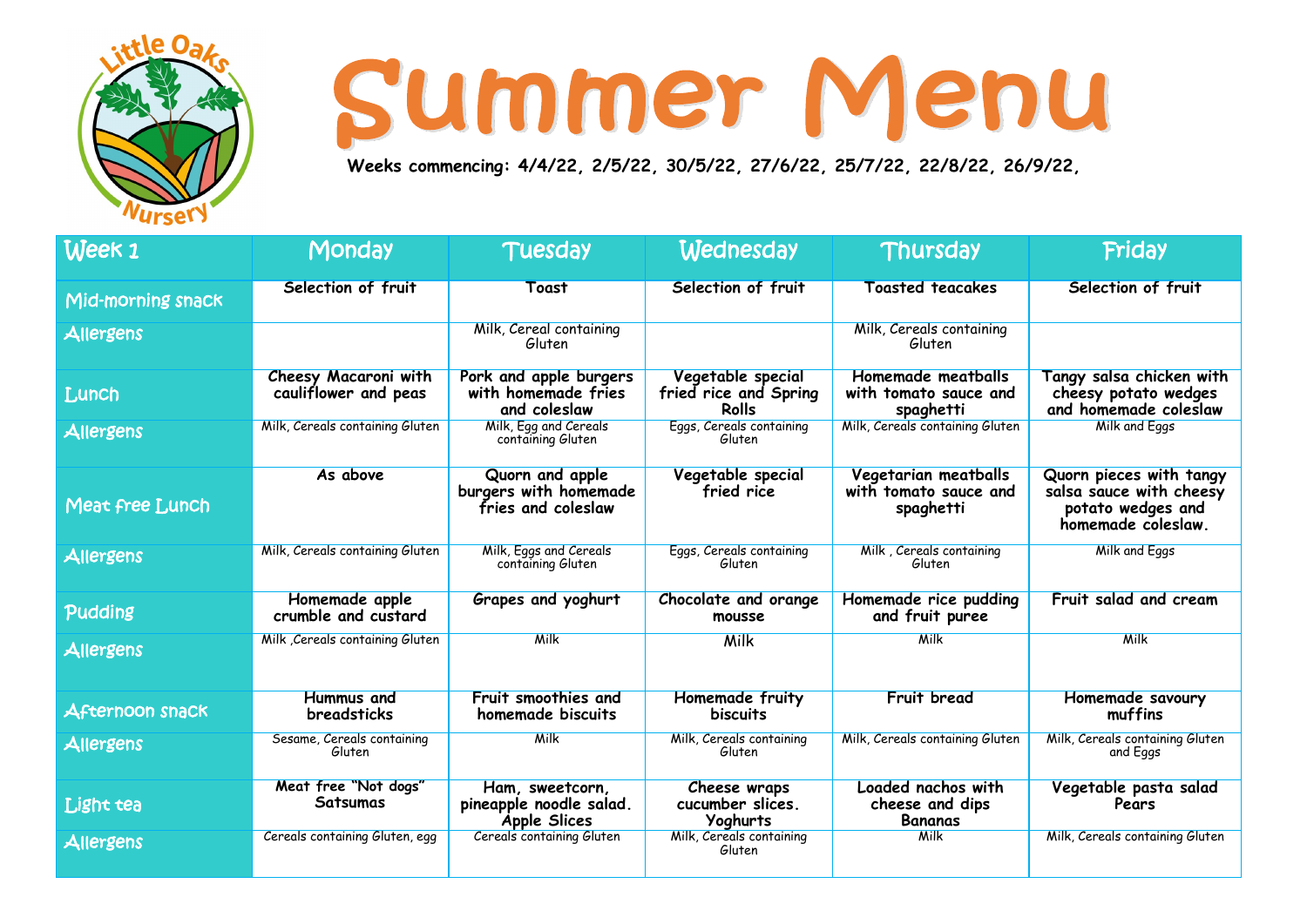

**Weeks commencing**: 11/4/22, 9/5/22, 6/6/22, 4/7/22, 1/8/22, 29/8/22, 26/9/22

| Week 2                 | Monday                                             | Tuesday                                    | <b>Wednesday</b>                                | Thursday                                              | <b>Friday</b>                                                   |
|------------------------|----------------------------------------------------|--------------------------------------------|-------------------------------------------------|-------------------------------------------------------|-----------------------------------------------------------------|
| Mid-morning snack      | Selection of fruit                                 | Yoghurt                                    | Toast                                           | Selection of fruit                                    | <b>Toasted teacake</b>                                          |
| Allergens              |                                                    | <b>Milk</b>                                | Milk, Cereal containing Gluten                  |                                                       | Milk and Cereals containing<br>Gluten                           |
| Lunch                  | Hidden vegetable pasta<br>served with garlic bread | Ham and pineapple pitta<br>pizza's         | Sausage and vegetable<br>Gnocchi                | Spaghetti Carbonara                                   | Beef burgers in a bun<br>with potato wedges<br>and cowboy beans |
| Allergens              | Milk and Cereals containing Gluten                 | Milk, Egg and Cereals<br>containing Gluten | <b>Cereals containing Gluten</b>                | Milk, and Cereals containing<br>Gluten                | Milk and Cereals containing<br>Gluten                           |
| Meat free Lunch        | Hidden Vegetable pasta<br>served with garlic bread | Vegetable pitta pizza's                    | Vegetable gnocchi<br>bake                       | Spaghetti with creamy<br>mushroom sauce               | Quorn burger with<br>potato wedges and<br>cowboy beans          |
| Allergens              | Milk and Cereals containing Gluten                 | Milk, Egg and Cereals containing<br>Gluten | Cereals containing Gluten,<br>celery, egg, milk | Milk and Cereals containing<br>Gluten                 | Milk and Cereals containing<br>Gluten                           |
| Pudding                | Strawberries and cream                             | <b>Grapes with natural</b><br>yoghurt      | Mixed fruit and<br>ice-cream                    | Homemade rice pudding                                 | Crumble and ice cream                                           |
| Allergens              | Milk                                               | Milk                                       | Milk                                            | Milk                                                  | Milk and Cereal containing<br>Gluten                            |
| <b>Afternoon snack</b> | <b>Fruit loaf</b>                                  | Fruit                                      | <b>Crackers and cheese</b>                      | <b>Savoury muffins</b>                                | <b>Homemade biscuits</b>                                        |
| Allergens              | <b>Milk and Cereals Containing</b><br>Gluten       |                                            | Milk and Cereals containing<br>Gluten           | Milk and Cereals containing<br>Gluten                 | Milk Egg and Cereals<br>containing Gluten                       |
| Light tea              | <b>Cheese sandwiches</b><br>Sliced apple           | Vegetable sticks, pitta<br>and dips        | Tuna sandwiches<br>Banana                       | Cheese and spring<br>onion loaded potatoes<br>Satsuma | <b>Pizza Pinwheels</b><br>Pineapple chunks                      |
| Allergens              | Milk, Egg and Cereals containing<br>Gluten         | Milk and Cereals containing<br>Gluten      | Fish, Milk and Cereals<br>containing Gluten     | Milk, Egg and Cereals<br>containing Gluten            | Milk, Egg and Cereals<br>containing Gluten                      |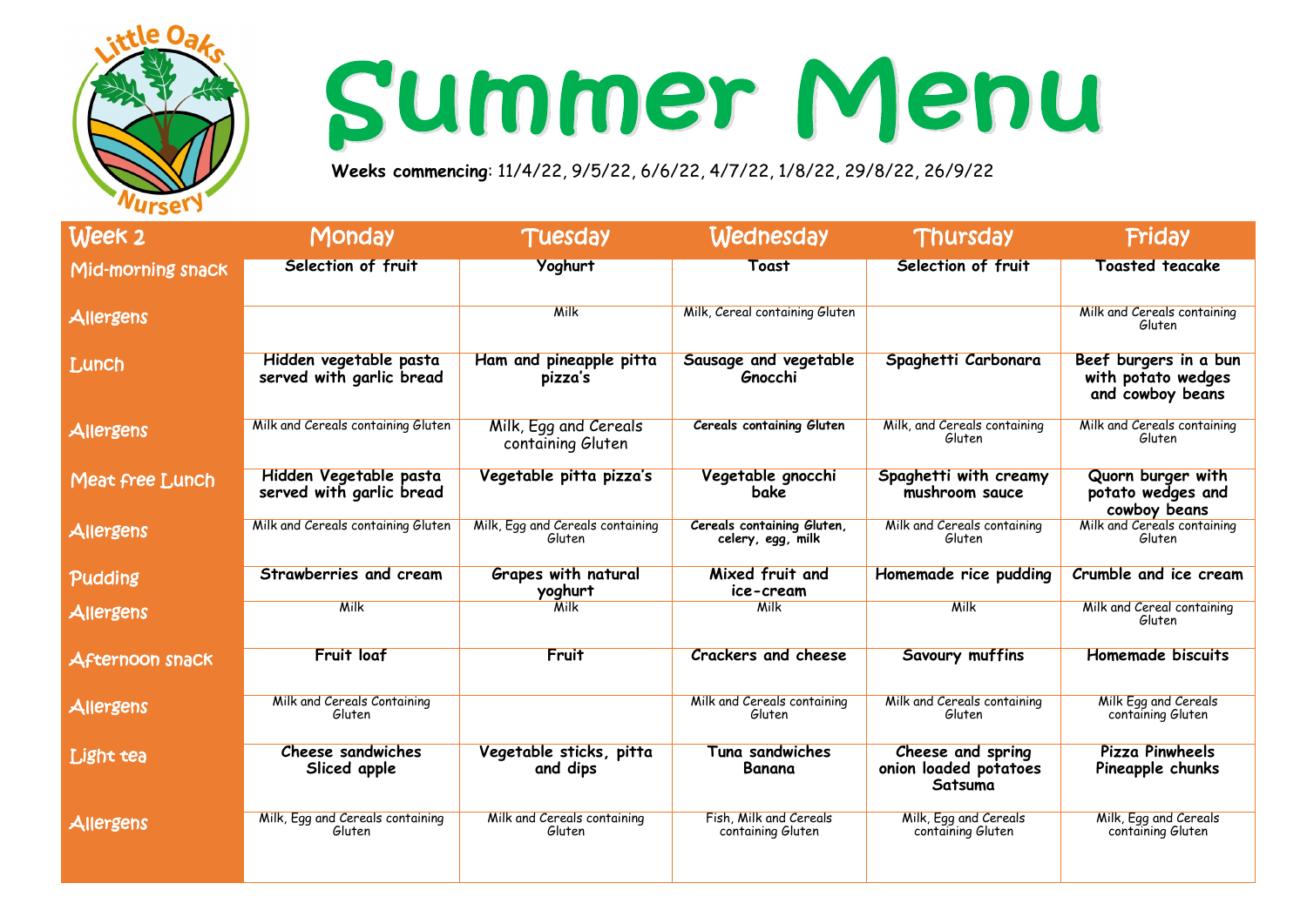

**Weeks commencing**: 18/4/22, 16/5/22, 13/6/22, 11/7/22, 8/8/22, 5/9/22

| Week 3                 | <b>Monday</b>                                                                | <b>Tuesday</b>                                | <b>Wednesday</b>                                        | Thursday                                                | <b>Friday</b>                                                                       |
|------------------------|------------------------------------------------------------------------------|-----------------------------------------------|---------------------------------------------------------|---------------------------------------------------------|-------------------------------------------------------------------------------------|
| Mid-morning snack      | <b>Toasted bagel</b>                                                         | Selection of fruit                            | Crumpets                                                | Selection of fruit                                      | Yoghurt                                                                             |
| Allergens              | Milk and Cereals containing<br>Gluten                                        |                                               | Milk and Cereals containing<br>Gluten                   |                                                         | <b>Milk</b>                                                                         |
| Lunch                  | Vegetable potato and<br>chickpea curry, with<br>rice, chapatti and<br>raita. | Fish fingers, potato<br>wedges and coleslaw   | Chilli con carne with<br>rice and beans                 | Ham and mushroom<br>muffin pizzas<br>Peas and sweetcorn | Spaghetti bolognaise in<br>a mushroom and pepper<br>sauce and garlic bread          |
| Allergens              | Milk and Cereals containing<br>Gluten                                        | Fish, Eggs and Cereals<br>containing Gluten   | celery                                                  | Milk, Eggs and Cereals<br>containing Gluten             | Milk and Cereals containing<br>Gluten                                               |
| Meat Free Lunch        | Vegetable potato and<br>chickpea curry, with<br>rice, chapatti and<br>raita. | Vegetable fingers,<br>potato wedges, coleslaw | Lentil chilli non carne<br>with rice and beans          | Vegetable muffin<br>pizzas<br>Peas and sweetcorn        | Lentil bolognaise in a<br>mushroom and pepper<br>sauce served with<br>garlic bread. |
| Allergens              | Milk and Cereals containing<br>Gluten                                        | Eggs and Cereals containing<br>Gluten         | Celery                                                  | Milk, Eggs and Cereals<br>containing Gluten             | Milk and Cereals containing<br>Gluten                                               |
| Pudding                | Homemade pear delight                                                        | Homemade rice pudding<br>with fruit puree     | <b>Stewed Apple and</b><br>Custard                      | Strawberries and<br>cream                               | Fruit crumble and<br>custard                                                        |
| Allergens              | <b>Milk</b>                                                                  | <b>Milk</b>                                   | <b>Milk</b>                                             | <b>Milk</b>                                             | Milk and Cereals containing<br>Gluten                                               |
| <b>Afternoon snack</b> | Fruit                                                                        | Home made oaty<br><b>biscuits</b>             | Fruit                                                   | <b>Breadsticks and dips</b>                             | <b>Gingerbread biscuits</b>                                                         |
| <b>Allergens</b>       |                                                                              | Eggs, Milk and Oats                           |                                                         | <b>Cereals containing Gluten</b>                        | Eggs and Cereals containing<br>Gluten                                               |
| Light tea              | Cheese and onion<br>scones<br>Apple slices                                   | Tuna and sweetcorn<br>sandwiches<br>Pears     | Ham wraps with<br>cucumber and tomato<br><b>Bananas</b> | <b>Beans on toast</b><br><b>Satsumas</b>                | Sausage sandwich<br>melon                                                           |
| Allergens              | Milk, and Cereals containing<br>Gluten                                       | Fish, Eggs and Cereals<br>containing Gluten   | Milk and Cereals containing<br>Gluten                   | Milk and Cereals containing<br>Gluten                   | Milk and Cereals containing<br>Gluten                                               |